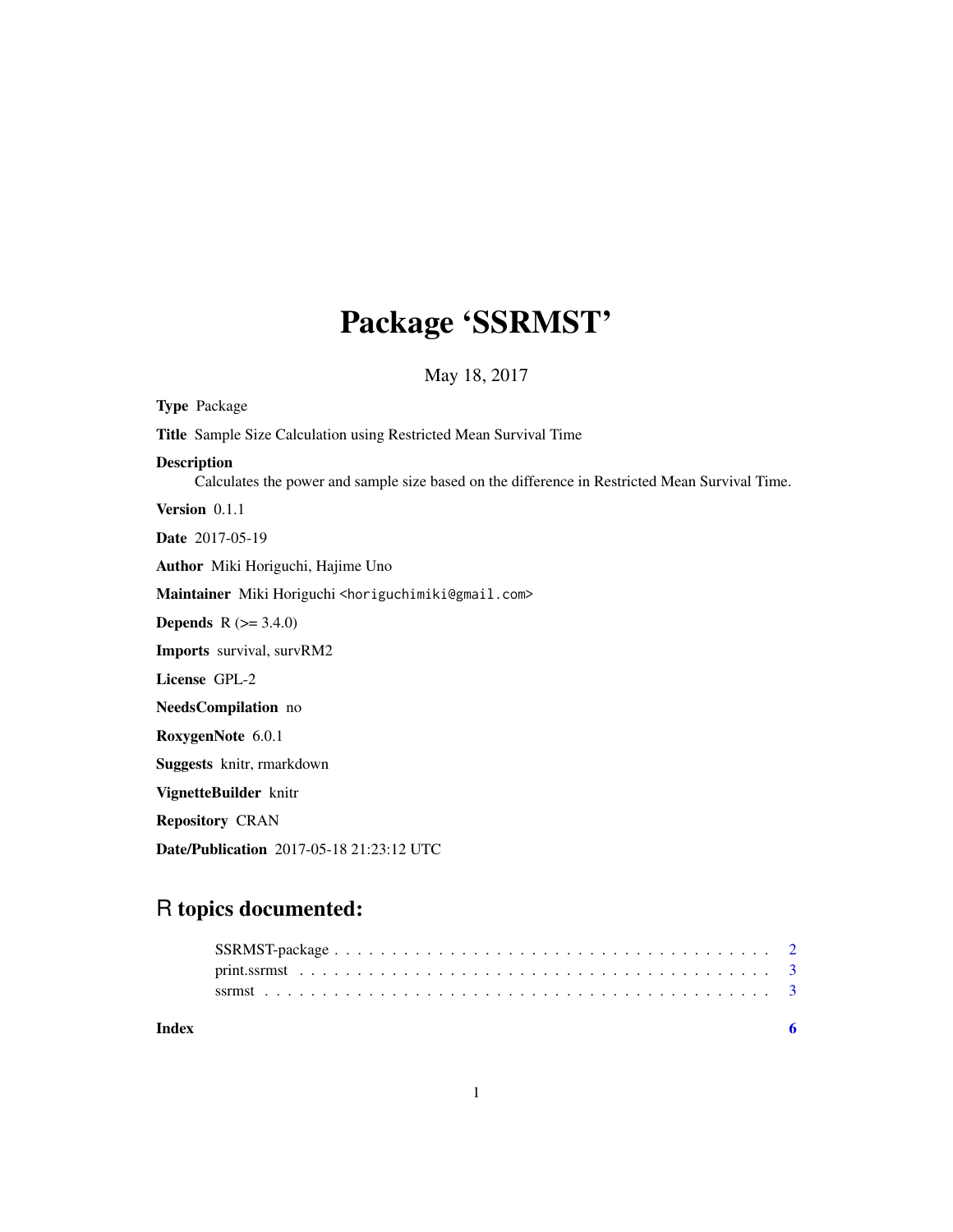#### Description

The difference in restricted mean survival time (RMST), a clinically interpretable model-free measure, can be one of the alternatives to the hazard ratio. The package calculates the study sample size and power in designing clinical trials using the difference in RMST. Two types of one-sided tests, non-inferiority and superiority tests, are prepared.

#### Details

Please check the vignette for details: browseVignettes(package = "SSRMST")

#### Author(s)

Miki Horiguchi, Hajime Uno

#### References

Uno H, Claggett B, Tian L, Inoue E, Gallo P, Miyata T, Schrag D, Takeuchi M, Uyama Y, Zhao L, Skali H, Solomon S, Jacobus S, Hughes M, Packer M, Wei LJ. Moving beyond the hazard ratio in quantifying the between-group difference in survival analysis. Journal of clinical Oncology 2014, 32, 2380-2385.

Uno H, Wittes J, Fu H, Solomon SD, Claggett B, Tian L, Cai T, Pfeffer MA, Evans SR, Wei LJ. Alternatives to Hazard Ratios for Comparing the Efficacy or Safety of Therapies in non-inferiority Studies. Annals of Internal Medicine 2015, 163, 127-134.

#### See Also

survival survRM2

#### Examples

```
#---Example data
ac_rate = 15ac_period = 35
tot_time = 510tau = 500<br>scale0 = 8500scale0
scale1 = 8500margin = 18a = ssrmst(ac_rate=ac_rate, ac_period=ac_period, tot_time=tot_time,
           tau=tau, scale0=scale0, scale1=scale1, margin=margin, ntest=20)
print(a)
```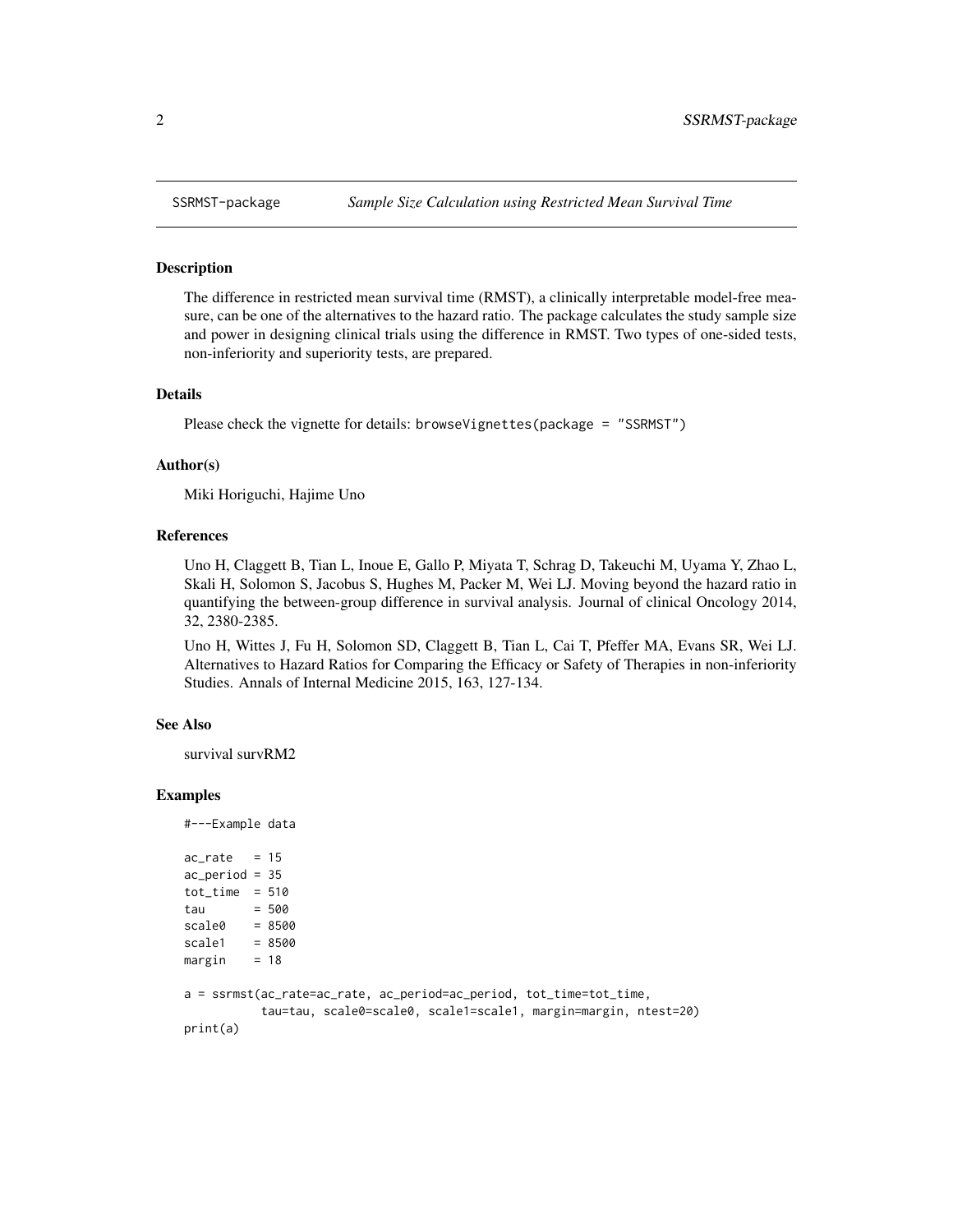<span id="page-2-0"></span>print.ssrmst *print.ssrmst*

#### Description

S3 method for class 'ssrmst'

#### Usage

## S3 method for class 'ssrmst'  $print(x, \ldots)$ 

#### Arguments

|          | Object to be printed.                       |
|----------|---------------------------------------------|
| $\cdots$ | Further arguments ignored in this function. |

ssrmst *Sample Size Calculation using Restricted Mean Survival Time*

#### Description

The package calculates the study sample size and power in designing clinical trials using the difference in restricted mean survival time (RMST). Two types of one-sided tests, non-inferiority and superiority tests, are prepared. Under certain conditions, 2,000 sets of realizations in default are generated for calculating confidence intervals of RMST differences. Then the power is calculated, i.e., the chance that the lower bound of 2,000 confidence intervals of RMST differences falls above a margin.

#### Usage

```
ssrmst(ac_rate=NULL, ac_period=NULL, ac_number=NULL, tot_time, tau,
       shape0=1, scale0, shape1=1, scale1, margin=0, allocation1=0.5,
       one_sided_alpha=0.025, seed=NULL, ntest=2000)
```
#### Arguments

| Accrual rate: the number of patients per unit time.                                                            |
|----------------------------------------------------------------------------------------------------------------|
| Accrual period: the time point at last accrual.                                                                |
| Accrual number: the total number of accrual patients.                                                          |
| Total study time: the time point at last follow-up.                                                            |
| Truncation time point to calculate RMSTs.                                                                      |
| Shape parameters for the Weibull distribution in both the control (arm0) and the<br>treatment $(\text{arm1}).$ |
|                                                                                                                |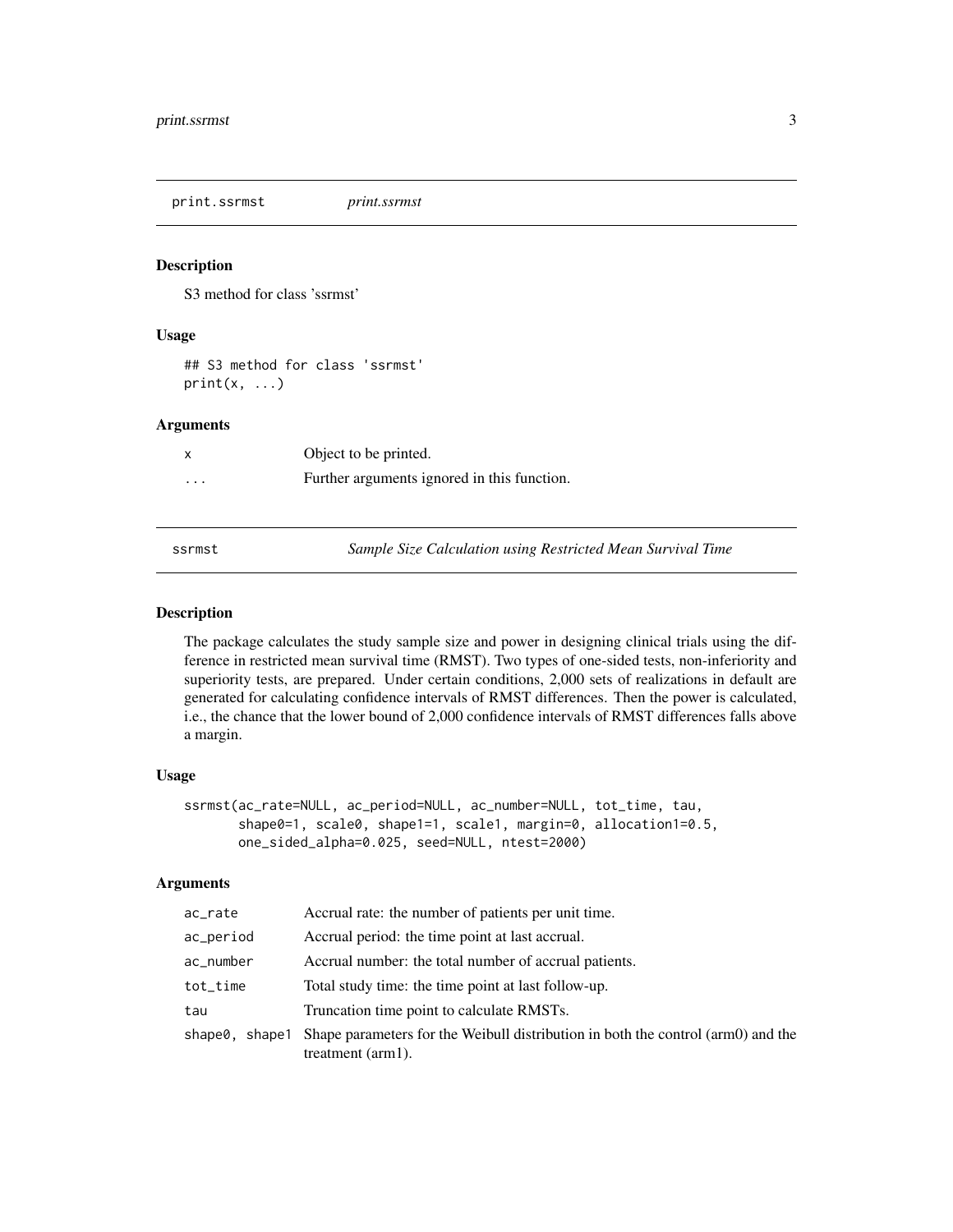|                                | scale 0, scale 1 Scale parameters for the Weibull distribution in both the control (arm0) and the<br>treatment (arm1). Note that when the PH assumption is assumed, the value of<br>the scale parameter in the treatment (arm1) needs to be larger than or equal to<br>that in the control (arm0), because the difference of the RMSTs (arm1 minus<br>arm0) is of interest. |
|--------------------------------|-----------------------------------------------------------------------------------------------------------------------------------------------------------------------------------------------------------------------------------------------------------------------------------------------------------------------------------------------------------------------------|
| margin                         | Non-inferiority margin: a clinically acceptable difference in RMST. A value of<br>minus margin is used to evaluate the power. When default (margin = $\theta$ ), a<br>superiority test is selected.                                                                                                                                                                         |
| allocation1<br>one_sided_alpha | Proportion of patients allocated to the treatment (arm1). Default value is 0.5.                                                                                                                                                                                                                                                                                             |
|                                | Nominal type I error level as one-sided. When default (one_sided_alpha = $0.025$ ),<br>0.95 confidence intervals of the difference in RMST are estimated to calculate<br>the power.                                                                                                                                                                                         |
| seed                           | Random seed used for the sampling. Default is NULL.                                                                                                                                                                                                                                                                                                                         |
| ntest                          | Number of iterations. When default ( $ntest = 2000$ ), 2,000 sets of realizations<br>are generated for calculating confidence intervals of RMST differences.                                                                                                                                                                                                                |
|                                |                                                                                                                                                                                                                                                                                                                                                                             |

#### Details

For more details, please refer to the vignette: browseVignettes(package = "SSRMST")

#### Value

A list with components:

| result          | Total study population and expected number of events.                                                                                                                                                                                                                                                                                                                 |  |  |
|-----------------|-----------------------------------------------------------------------------------------------------------------------------------------------------------------------------------------------------------------------------------------------------------------------------------------------------------------------------------------------------------------------|--|--|
| power1          | The power based on separate variance, <i>i.e.</i> , the chance that the lower bound of<br>2,000 confidence intervals of difference in RMST falls above a value of minus<br>margin in a non-inferiority test (or above 0 in a superiority test).                                                                                                                       |  |  |
| power2          | The power based on pooled variance, i.e., the chance that the lower bound of<br>2,000 confidence intervals of difference in RMST falls above a value of minus<br>margin in a non-inferiority test (or above 0 in a superiority test).                                                                                                                                 |  |  |
| ac_rate         | Accrual rate used in the analyses.                                                                                                                                                                                                                                                                                                                                    |  |  |
| ac_period       | Accrual period used in the analyses.                                                                                                                                                                                                                                                                                                                                  |  |  |
| ac_number       | Accrual number used in the analyses.                                                                                                                                                                                                                                                                                                                                  |  |  |
| ac_type         | Accrual type: 1; the number of patients per unit time is automatically calculated<br>by specifying the parameters (ac_rate and ac_period), 2; the accrual rate is auto-<br>matically calculated by specifying the parameters (ac_period and ac_number),<br>3; the accrual period is automatically calculated by specifying the parameters<br>(ac_rate and ac_number). |  |  |
| tot_time        | Total study time used in the analyses.                                                                                                                                                                                                                                                                                                                                |  |  |
| margin          | Margin used in the analyses.                                                                                                                                                                                                                                                                                                                                          |  |  |
| tau             | Truncation time point used in the analyses.                                                                                                                                                                                                                                                                                                                           |  |  |
| one_sided_alpha |                                                                                                                                                                                                                                                                                                                                                                       |  |  |
|                 | Nominal type I error level as one-sided used in the analyses.                                                                                                                                                                                                                                                                                                         |  |  |
| note            | Note regarding the truncation time, tau.                                                                                                                                                                                                                                                                                                                              |  |  |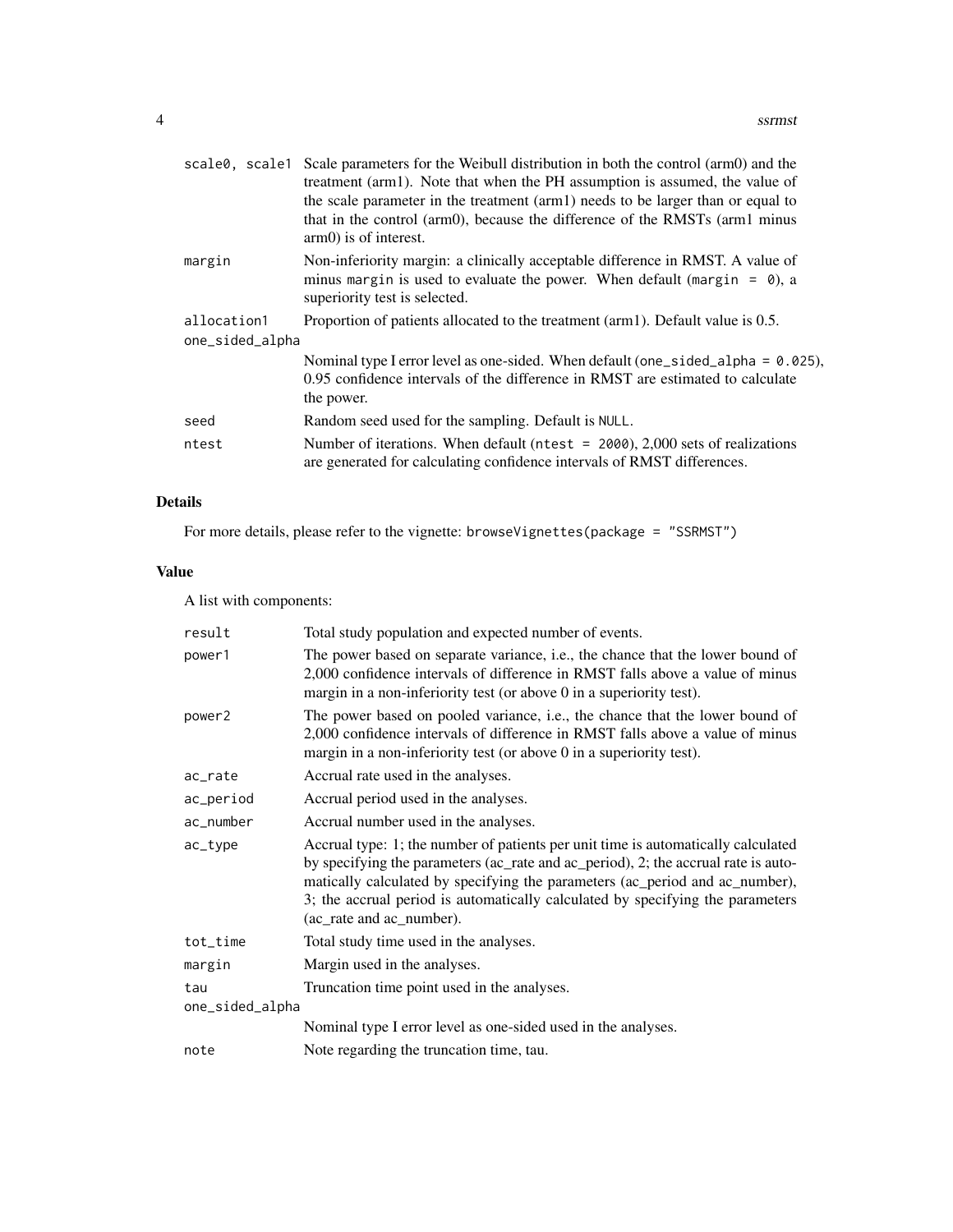#### ssrmst 5

#### References

Uno H, Wittes J, Fu H, Solomon SD, Claggett B, Tian L, Cai T, Pfeffer MA, Evans SR, Wei LJ. Alternatives to Hazard Ratios for Comparing the Efficacy or Safety of Therapies in non-inferiority Studies. Annals of Internal Medicine 2015, 163, 127-134.

#### See Also

survival survRM2

#### Examples

```
#---Example data
#--Non-inferiority test
ac_rate = 15ac_period = 35
tot_time = 510tau = 500
scale0 = 8500
scale1 = 8500margin = 18a = ssrmst(ac_rate=ac_rate, ac_period=ac_period, tot_time=tot_time,
          tau=tau, scale0=scale0, scale1=scale1, margin=margin, ntest=20)
print(a)
#--Superiority test
ac_rate = 15ac_period = 35
tot_time = 510tau = 500
scale@ = 4000scale1 = 8500b = ssrmst(ac_rate=ac_rate, ac_period=ac_period, tot_time=tot_time,
          tau=tau, scale0=scale0, scale1=scale1, ntest=20)
print(b)
```